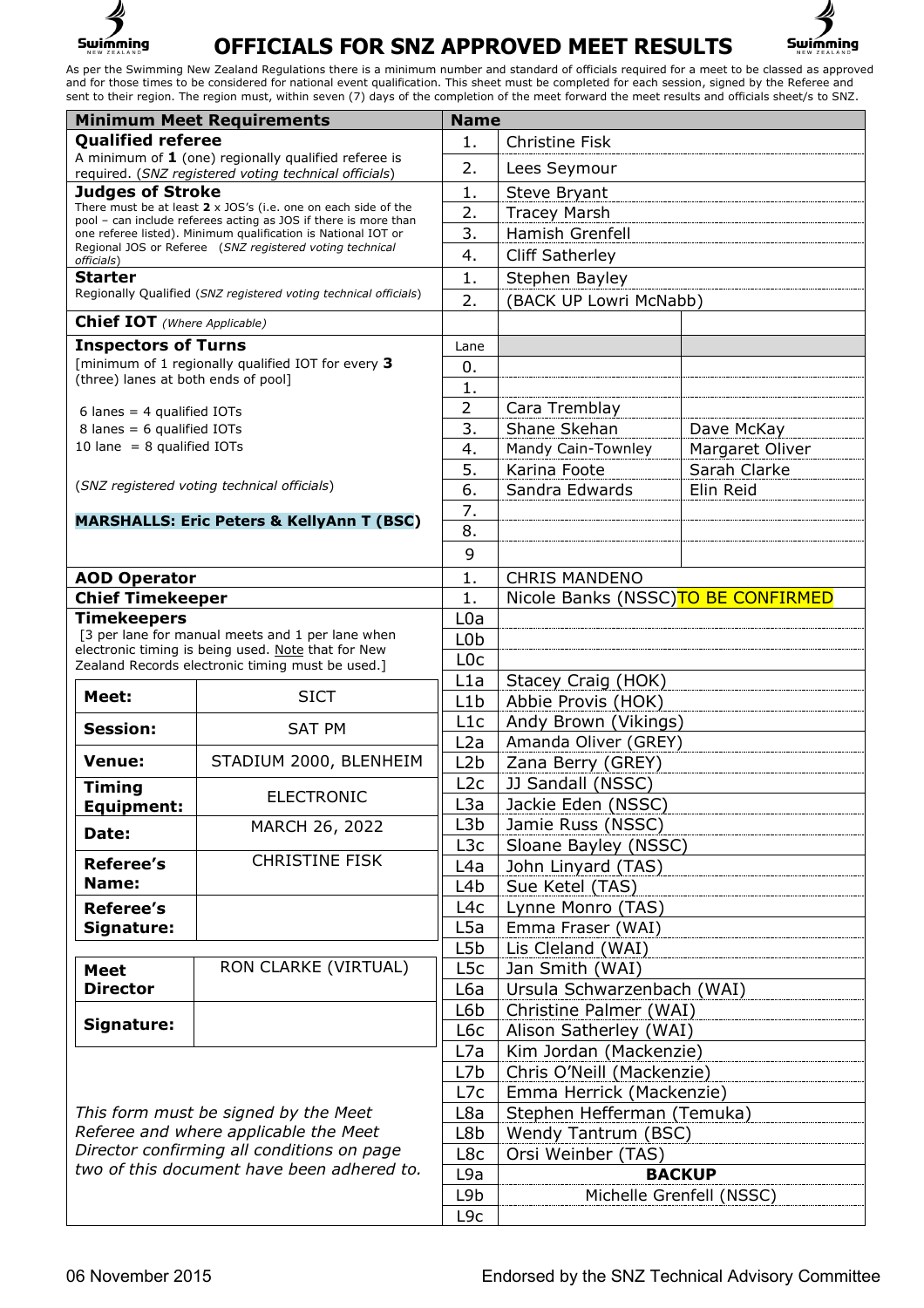

## **OFFICIALS FOR SNZ APPROVED MEET RESULTS**



As per the Swimming New Zealand Regulations there is a minimum number and standard of officials required for a meet to be classed as approved and for those times to be considered for national event qualification. This sheet must be completed for each session, signed by the Referee and sent to their region. The region must, within seven (7) days of the completion of the meet forward the meet results and officials sheet/s to SNZ.

| <b>Minimum Meet Requirements</b>                                                         |                                                                                                                                  | <b>Name</b>            |                                                            |                |  |
|------------------------------------------------------------------------------------------|----------------------------------------------------------------------------------------------------------------------------------|------------------------|------------------------------------------------------------|----------------|--|
| <b>Qualified referee</b>                                                                 |                                                                                                                                  | 1.                     | Lees Seymour                                               |                |  |
| A minimum of $1$ (one) regionally qualified referee is                                   |                                                                                                                                  | 2.                     | <b>Cliff Satherley</b>                                     |                |  |
| required. (SNZ registered voting technical officials)<br><b>Judges of Stroke</b>         |                                                                                                                                  | 1.                     | Steve Bryant                                               |                |  |
|                                                                                          | There must be at least $2 \times 30S$ 's (i.e. one on each side of the                                                           | 2.                     |                                                            |                |  |
|                                                                                          | pool - can include referees acting as JOS if there is more than<br>one referee listed). Minimum qualification is National IOT or | 3.                     | Stephen Bayley                                             |                |  |
|                                                                                          | Regional JOS or Referee (SNZ registered voting technical                                                                         | 4.                     | Hamish Grenfell                                            |                |  |
| officials)<br><b>Starter</b>                                                             |                                                                                                                                  | 1.                     | Sarah Woodhouse                                            |                |  |
|                                                                                          | Regionally Qualified (SNZ registered voting technical officials)                                                                 |                        |                                                            |                |  |
| <b>Chief IOT</b> (Where Applicable)                                                      |                                                                                                                                  | 2.                     |                                                            |                |  |
|                                                                                          |                                                                                                                                  | Lane                   |                                                            |                |  |
| <b>Inspectors of Turns</b><br>[minimum of 1 regionally qualified IOT for every 3         |                                                                                                                                  | 0.                     |                                                            |                |  |
| (three) lanes at both ends of pool]                                                      |                                                                                                                                  | 1.                     |                                                            |                |  |
|                                                                                          |                                                                                                                                  | $\overline{2}$         | Tracey Marsh (JOS)                                         | Dave McKay     |  |
| 6 lanes = $4$ qualified IOTs<br>8 lanes = $6$ qualified IOTs                             |                                                                                                                                  | 3.                     | Margaret Oliver                                            | Sandra Edwards |  |
| 10 lane = $8$ qualified IOTs                                                             |                                                                                                                                  | 4.                     | Mandy Cain-Townley                                         | Shane Skehan   |  |
|                                                                                          |                                                                                                                                  | 5.                     | John Scobie (JOS)                                          | Elin Reid      |  |
|                                                                                          | (SNZ registered voting technical officials)                                                                                      | 6.                     |                                                            |                |  |
|                                                                                          |                                                                                                                                  | 7.                     |                                                            |                |  |
|                                                                                          | <b>MARSHALLS: Eric Peters &amp; Paula Kole (BSC)</b>                                                                             | 8.                     |                                                            |                |  |
|                                                                                          |                                                                                                                                  | 9                      |                                                            |                |  |
|                                                                                          |                                                                                                                                  | 1.                     |                                                            |                |  |
| <b>AOD Operator</b><br><b>Chief Timekeeper</b>                                           |                                                                                                                                  | 1.                     | <b>CHRIS MANDENO</b><br>Nicole Banks (NSSC)TO BE CONFIRMED |                |  |
| <b>Timekeepers</b>                                                                       |                                                                                                                                  | L <sub>0</sub> a       |                                                            |                |  |
|                                                                                          | [3 per lane for manual meets and 1 per lane when                                                                                 | L <sub>0</sub> b       |                                                            |                |  |
|                                                                                          | electronic timing is being used. Note that for New                                                                               | L <sub>0</sub> c       |                                                            |                |  |
|                                                                                          | Zealand Records electronic timing must be used.]                                                                                 | L <sub>1</sub> a       | Zana Berry (GREY)                                          |                |  |
| Meet:                                                                                    | <b>SICT</b>                                                                                                                      | L1b                    | Abbie Provis (HOK)                                         |                |  |
|                                                                                          |                                                                                                                                  | L1c                    | Andy Brown (Vikings)                                       |                |  |
| <b>Session:</b>                                                                          | <b>SUN AM</b>                                                                                                                    | L <sub>2</sub> a       | Annette Adams (TAS)                                        |                |  |
| <b>Venue:</b>                                                                            | STADIUM 2000, BLENHEIM                                                                                                           | L2b                    | Ina Schulze Steinen (TAS)                                  |                |  |
| <b>Timing</b>                                                                            |                                                                                                                                  | L2c                    | Lynne Munro (TAS)                                          |                |  |
| <b>Equipment:</b>                                                                        | ELECTRONIC                                                                                                                       | L <sub>3</sub> a       | Michelle Russell (NSSC)                                    |                |  |
| Date:                                                                                    | MARCH 27, 2022                                                                                                                   | L3b                    | Jamie Russ (NSSC)                                          |                |  |
|                                                                                          |                                                                                                                                  | L3c                    | Rob Eden (NSSC)                                            |                |  |
| <b>Referee's</b>                                                                         | <b>LEES SEYMOUR</b>                                                                                                              | L4a                    | Sue Ketel (TAS)                                            |                |  |
| Name:                                                                                    |                                                                                                                                  | L <sub>4</sub> b       | Morten Lausen (TAS)                                        |                |  |
| <b>Referee's</b>                                                                         |                                                                                                                                  | L4c                    | HINE Parent (NSSC)                                         |                |  |
| Signature:                                                                               |                                                                                                                                  | L5a                    | Emma Fraser (WAI)                                          |                |  |
|                                                                                          |                                                                                                                                  | L5b                    | Lis Cleland (WAI)                                          |                |  |
| <b>Meet</b>                                                                              | RON CLARKE (VIRTUAL)                                                                                                             | L <sub>5</sub> c       | Ursula Schwarzenbach (WAI)                                 |                |  |
| <b>Director</b>                                                                          |                                                                                                                                  | L6a                    | Jan Smith (WAI)                                            |                |  |
|                                                                                          |                                                                                                                                  | L6b                    | Christine Palmer (WAI)                                     |                |  |
| Signature:                                                                               |                                                                                                                                  | L6c                    | Alison Satherley (WAI)                                     |                |  |
|                                                                                          |                                                                                                                                  | L7a<br>L <sub>7b</sub> | Kim Jordan (Mackenzie)                                     |                |  |
|                                                                                          |                                                                                                                                  |                        | Chris O'Neill (Mackenzie)                                  |                |  |
|                                                                                          |                                                                                                                                  |                        | Emma Herrick (Mackenzie)                                   |                |  |
| This form must be signed by the Meet                                                     |                                                                                                                                  | L8a                    | Paula Campbell (GER)                                       |                |  |
| Referee and where applicable the Meet                                                    |                                                                                                                                  | L8b                    | Maree Jackson (NCSC)                                       |                |  |
| Director confirming all conditions on page<br>two of this document have been adhered to. |                                                                                                                                  | L8c                    | Simon Grenfell (NSSC)                                      |                |  |
|                                                                                          |                                                                                                                                  | L9a                    | <b>SPARE</b>                                               |                |  |
|                                                                                          |                                                                                                                                  | L9b                    | THORSTENSEN, TANTRUM (BSC)                                 |                |  |
|                                                                                          |                                                                                                                                  | L <sub>9c</sub>        |                                                            |                |  |